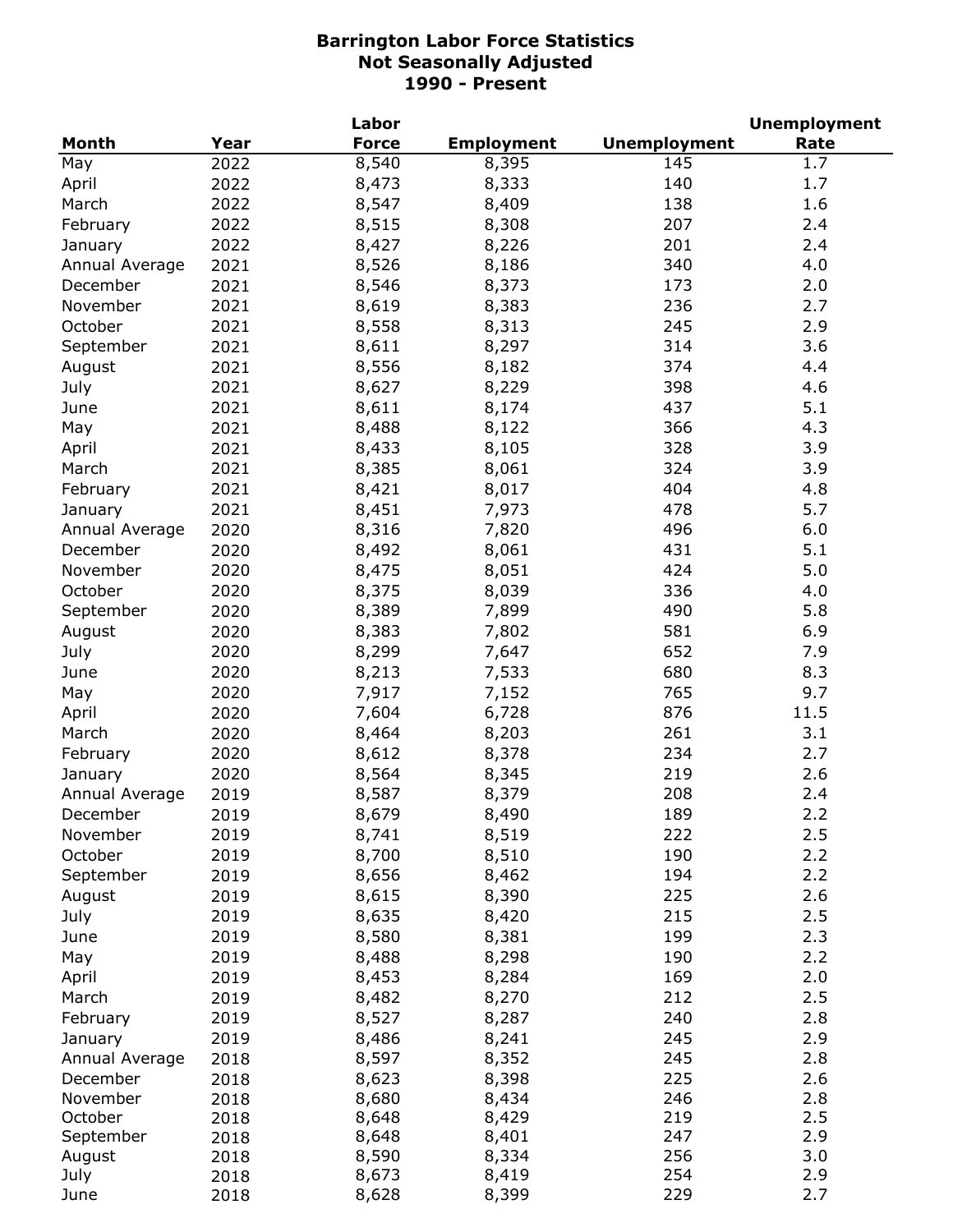|                |      | Labor        |                   |                     | <b>Unemployment</b> |
|----------------|------|--------------|-------------------|---------------------|---------------------|
| <b>Month</b>   | Year | <b>Force</b> | <b>Employment</b> | <b>Unemployment</b> | Rate                |
| May            | 2018 | 8,565        | 8,353             | 212                 | 2.5                 |
| April          | 2018 | 8,536        | 8,328             | 208                 | 2.4                 |
| March          | 2018 | 8,529        | 8,277             | 252                 | 3.0                 |
| February       | 2018 | 8,563        | 8,263             | 300                 | 3.5                 |
| January        | 2018 | 8,472        | 8,186             | 286                 | 3.4                 |
| Annual Average | 2017 | 8,558        | 8,296             | 262                 | 3.1                 |
| December       | 2017 | 8,609        | 8,348             | 261                 | 3.0                 |
| November       | 2017 | 8,629        | 8,361             | 268                 | 3.1                 |
| October        | 2017 | 8,580        | 8,351             | 229                 | 2.7                 |
|                |      | 8,608        | 8,370             | 238                 | 2.8                 |
| September      | 2017 |              |                   | 275                 | 3.2                 |
| August         | 2017 | 8,560        | 8,285             |                     |                     |
| July           | 2017 | 8,592        | 8,329             | 263                 | 3.1                 |
| June           | 2017 | 8,570        | 8,328             | 242                 | 2.8                 |
| May            | 2017 | 8,514        | 8,269             | 245                 | 2.9                 |
| April          | 2017 | 8,494        | 8,277             | 217                 | 2.6                 |
| March          | 2017 | 8,522        | 8,246             | 276                 | 3.2                 |
| February       | 2017 | 8,530        | 8,215             | 315                 | 3.7                 |
| January        | 2017 | 8,485        | 8,169             | 316                 | 3.7                 |
| Annual Average | 2016 | 8,403        | 8,091             | 312                 | 3.7                 |
| December       | 2016 | 8,460        | 8,177             | 283                 | 3.3                 |
| November       | 2016 | 8,499        | 8,192             | 307                 | 3.6                 |
| October        | 2016 | 8,470        | 8,169             | 301                 | 3.6                 |
| September      | 2016 | 8,442        | 8,114             | 328                 | 3.9                 |
| August         | 2016 | 8,441        | 8,099             | 342                 | 4.1                 |
| July           | 2016 | 8,475        | 8,140             | 335                 | 4.0                 |
| June           | 2016 | 8,466        | 8,139             | 327                 | 3.9                 |
| May            | 2016 | 8,332        | 8,043             | 289                 | 3.5                 |
| April          | 2016 | 8,318        | 8,057             | 261                 | 3.1                 |
| March          | 2016 | 8,341        | 8,023             | 318                 | 3.8                 |
| February       | 2016 | 8,338        | 7,995             | 343                 | 4.1                 |
| January        | 2016 | 8,258        | 7,944             | 314                 | 3.8                 |
| Annual Average | 2015 | 8,396        | 8,036             | 360                 | 4.3                 |
| December       | 2015 | 8,403        | 8,086             | 317                 | 3.8                 |
| November       | 2015 | 8,409        | 8,077             | 332                 | 3.9                 |
| October        | 2015 | 8,395        | 8,073             | 322                 | 3.8                 |
| September      | 2015 | 8,350        | 8,033             | 317                 | 3.8                 |
| August         | 2015 | 8,392        | 8,039             | 353                 | 4.2                 |
| July           | 2015 | 8,427        | 8,078             | 349                 | 4.1                 |
| June           | 2015 | 8,437        | 8,093             | 344                 | 4.1                 |
| May            | 2015 | 8,420        | 8,037             | 383                 | 4.5                 |
| April          | 2015 | 8,384        | 8,032             | 352                 | 4.2                 |
| March          |      | 8,361        | 7,970             | 391                 | 4.7                 |
|                | 2015 |              |                   | 411                 | 4.9                 |
| February       | 2015 | 8,384        | 7,973             |                     |                     |
| January        | 2015 | 8,383        | 7,937             | 446                 | 5.3                 |
| Annual Average | 2014 | 8,390        | 7,912             | 478                 | 5.7                 |
| December       | 2014 | 8,434        | 8,050             | 384                 | 4.6                 |
| November       | 2014 | 8,462        | 8,039             | 423                 | 5.0                 |
| October        | 2014 | 8,452        | 8,041             | 411                 | 4.9                 |
| September      | 2014 | 8,415        | 7,961             | 454                 | 5.4                 |
| August         | 2014 | 8,445        | 7,950             | 495                 | 5.9                 |
| July           | 2014 | 8,468        | 7,967             | 501                 | 5.9                 |
| June           | 2014 | 8,432        | 7,978             | 454                 | 5.4                 |
| May            | 2014 | 8,375        | 7,862             | 513                 | 6.1                 |
| April          | 2014 | 8,315        | 7,839             | 476                 | 5.7                 |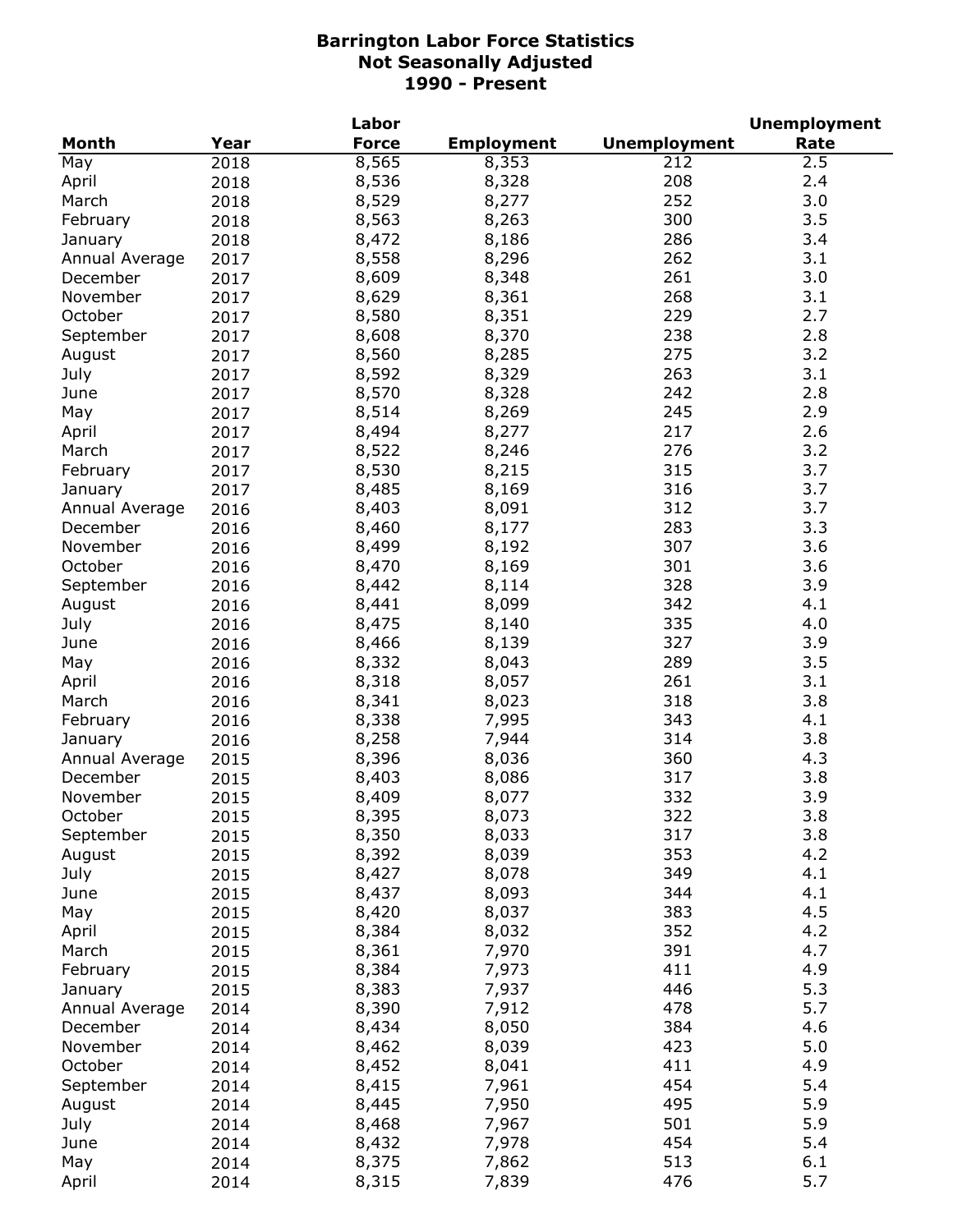| <b>Unemployment</b><br><b>Month</b><br>Year<br><b>Force</b><br><b>Employment</b><br>Rate<br>8,316<br>6.4<br>March<br>7,781<br>535<br>2014<br>539<br>6.5<br>8,304<br>7,765<br>February<br>2014<br>548<br>6.6<br>8,255<br>7,707<br>January<br>2014<br>559<br>8,404<br>7,845<br>6.7<br>Annual Average<br>2013<br>515<br>8,400<br>7,885<br>6.1<br>December<br>2013<br>553<br>6.5<br>8,466<br>7,913<br>November<br>2013<br>510<br>6.1<br>October<br>8,382<br>7,872<br>2013<br>8,420<br>7,866<br>554<br>6.6<br>September<br>2013<br>8,427<br>584<br>6.9<br>7,843<br>2013<br>August<br>8,457<br>7,890<br>567<br>July<br>6.7<br>2013<br>8,444<br>7,909<br>535<br>6.3<br>June<br>2013<br>8,357<br>7,815<br>542<br>6.5<br>May<br>2013<br>6.5<br>8,360<br>7,813<br>547<br>2013<br>April<br>8,343<br>7,768<br>575<br>6.9<br>March<br>2013<br>8,391<br>7,800<br>591<br>7.0<br>February<br>2013<br>8,404<br>7,768<br>636<br>7.6<br>2013<br>January<br>602<br>8,404<br>7,802<br>7.2<br>Annual Average<br>2012<br>6.6<br>558<br>December<br>8,505<br>7,947<br>2012<br>564<br>6.6<br>November<br>8,502<br>7,938<br>2012<br>577<br>6.8<br>October<br>8,545<br>7,968<br>2012<br>576<br>6.8<br>8,476<br>7,900<br>September<br>2012<br>7,837<br>624<br>8,461<br>7.4<br>August<br>2012<br>662<br>8,495<br>7,833<br>7.8<br>July<br>2012<br>7,836<br>618<br>8,454<br>7.3<br>June<br>2012<br>8,366<br>7,755<br>611<br>7.3<br>May<br>2012<br>7,704<br>563<br>6.8<br>8,267<br>April<br>2012<br>8,265<br>7,656<br>609<br>7.4<br>March<br>2012<br>8,269<br>7,641<br>628<br>7.6<br>February<br>2012<br>8,242<br>7,610<br>632<br>7.7<br>2012<br>January<br>7.8<br>7,771<br>658<br>8,429<br>Annual Average<br>2011<br>7,796<br>624<br>7.4<br>December<br>8,420<br>2011<br>7,825<br>637<br>7.5<br>November<br>8,462<br>2011<br>653<br>7.7<br>October<br>8,466<br>7,813<br>2011<br>686<br>8.1<br>September<br>8,454<br>7,768<br>2011<br>8.6<br>730<br>August<br>2011<br>8,507<br>7,777<br>708<br>8.3<br>8,493<br>7,785<br>July<br>2011<br>686<br>8,513<br>7,827<br>8.1<br>June<br>2011<br>657<br>8,411<br>7,754<br>7.8<br>May<br>2011<br>582<br>8,348<br>7,766<br>7.0<br>April<br>2011<br>629<br>8,350<br>7,721<br>7.5<br>March<br>2011<br>7,705<br>643<br>7.7<br>8,348<br>February<br>2011<br>663<br>7.9<br>8,375<br>7,712<br>2011<br>January<br>7,819<br>742<br>8.7<br>8,561<br>Annual Average<br>2010<br>8,545<br>7,847<br>698<br>8.2<br>December<br>2010<br>8.5<br>8,584<br>7,856<br>728<br>November<br>2010<br>8,567<br>7,863<br>704<br>October<br>8.2<br>2010<br>8,580<br>7,869<br>711<br>8.3<br>September<br>2010<br>7,890<br>782<br>9.0<br>8,672<br>August<br>2010<br>7,900<br>799<br>9.2<br>July<br>8,699<br>2010<br>748<br>8.7<br>8,638<br>7,890<br>2010<br>June<br>723<br>8.5<br>8,525<br>7,802<br>May<br>2010<br>707<br>8.3<br>8,513<br>7,806<br>April<br>2010<br>737<br>8.7<br>8,460<br>March<br>7,723<br>2010 |          |      | Labor |       |     | <b>Unemployment</b> |
|-------------------------------------------------------------------------------------------------------------------------------------------------------------------------------------------------------------------------------------------------------------------------------------------------------------------------------------------------------------------------------------------------------------------------------------------------------------------------------------------------------------------------------------------------------------------------------------------------------------------------------------------------------------------------------------------------------------------------------------------------------------------------------------------------------------------------------------------------------------------------------------------------------------------------------------------------------------------------------------------------------------------------------------------------------------------------------------------------------------------------------------------------------------------------------------------------------------------------------------------------------------------------------------------------------------------------------------------------------------------------------------------------------------------------------------------------------------------------------------------------------------------------------------------------------------------------------------------------------------------------------------------------------------------------------------------------------------------------------------------------------------------------------------------------------------------------------------------------------------------------------------------------------------------------------------------------------------------------------------------------------------------------------------------------------------------------------------------------------------------------------------------------------------------------------------------------------------------------------------------------------------------------------------------------------------------------------------------------------------------------------------------------------------------------------------------------------------------------------------------------------------------------------------------------------------------------------------------------------------------------------------------------------------------------------------------------------------------------------------------------------------------------------------------------------------------------------------------------------------------------------------------|----------|------|-------|-------|-----|---------------------|
|                                                                                                                                                                                                                                                                                                                                                                                                                                                                                                                                                                                                                                                                                                                                                                                                                                                                                                                                                                                                                                                                                                                                                                                                                                                                                                                                                                                                                                                                                                                                                                                                                                                                                                                                                                                                                                                                                                                                                                                                                                                                                                                                                                                                                                                                                                                                                                                                                                                                                                                                                                                                                                                                                                                                                                                                                                                                                           |          |      |       |       |     |                     |
|                                                                                                                                                                                                                                                                                                                                                                                                                                                                                                                                                                                                                                                                                                                                                                                                                                                                                                                                                                                                                                                                                                                                                                                                                                                                                                                                                                                                                                                                                                                                                                                                                                                                                                                                                                                                                                                                                                                                                                                                                                                                                                                                                                                                                                                                                                                                                                                                                                                                                                                                                                                                                                                                                                                                                                                                                                                                                           |          |      |       |       |     |                     |
|                                                                                                                                                                                                                                                                                                                                                                                                                                                                                                                                                                                                                                                                                                                                                                                                                                                                                                                                                                                                                                                                                                                                                                                                                                                                                                                                                                                                                                                                                                                                                                                                                                                                                                                                                                                                                                                                                                                                                                                                                                                                                                                                                                                                                                                                                                                                                                                                                                                                                                                                                                                                                                                                                                                                                                                                                                                                                           |          |      |       |       |     |                     |
|                                                                                                                                                                                                                                                                                                                                                                                                                                                                                                                                                                                                                                                                                                                                                                                                                                                                                                                                                                                                                                                                                                                                                                                                                                                                                                                                                                                                                                                                                                                                                                                                                                                                                                                                                                                                                                                                                                                                                                                                                                                                                                                                                                                                                                                                                                                                                                                                                                                                                                                                                                                                                                                                                                                                                                                                                                                                                           |          |      |       |       |     |                     |
|                                                                                                                                                                                                                                                                                                                                                                                                                                                                                                                                                                                                                                                                                                                                                                                                                                                                                                                                                                                                                                                                                                                                                                                                                                                                                                                                                                                                                                                                                                                                                                                                                                                                                                                                                                                                                                                                                                                                                                                                                                                                                                                                                                                                                                                                                                                                                                                                                                                                                                                                                                                                                                                                                                                                                                                                                                                                                           |          |      |       |       |     |                     |
|                                                                                                                                                                                                                                                                                                                                                                                                                                                                                                                                                                                                                                                                                                                                                                                                                                                                                                                                                                                                                                                                                                                                                                                                                                                                                                                                                                                                                                                                                                                                                                                                                                                                                                                                                                                                                                                                                                                                                                                                                                                                                                                                                                                                                                                                                                                                                                                                                                                                                                                                                                                                                                                                                                                                                                                                                                                                                           |          |      |       |       |     |                     |
|                                                                                                                                                                                                                                                                                                                                                                                                                                                                                                                                                                                                                                                                                                                                                                                                                                                                                                                                                                                                                                                                                                                                                                                                                                                                                                                                                                                                                                                                                                                                                                                                                                                                                                                                                                                                                                                                                                                                                                                                                                                                                                                                                                                                                                                                                                                                                                                                                                                                                                                                                                                                                                                                                                                                                                                                                                                                                           |          |      |       |       |     |                     |
|                                                                                                                                                                                                                                                                                                                                                                                                                                                                                                                                                                                                                                                                                                                                                                                                                                                                                                                                                                                                                                                                                                                                                                                                                                                                                                                                                                                                                                                                                                                                                                                                                                                                                                                                                                                                                                                                                                                                                                                                                                                                                                                                                                                                                                                                                                                                                                                                                                                                                                                                                                                                                                                                                                                                                                                                                                                                                           |          |      |       |       |     |                     |
|                                                                                                                                                                                                                                                                                                                                                                                                                                                                                                                                                                                                                                                                                                                                                                                                                                                                                                                                                                                                                                                                                                                                                                                                                                                                                                                                                                                                                                                                                                                                                                                                                                                                                                                                                                                                                                                                                                                                                                                                                                                                                                                                                                                                                                                                                                                                                                                                                                                                                                                                                                                                                                                                                                                                                                                                                                                                                           |          |      |       |       |     |                     |
|                                                                                                                                                                                                                                                                                                                                                                                                                                                                                                                                                                                                                                                                                                                                                                                                                                                                                                                                                                                                                                                                                                                                                                                                                                                                                                                                                                                                                                                                                                                                                                                                                                                                                                                                                                                                                                                                                                                                                                                                                                                                                                                                                                                                                                                                                                                                                                                                                                                                                                                                                                                                                                                                                                                                                                                                                                                                                           |          |      |       |       |     |                     |
|                                                                                                                                                                                                                                                                                                                                                                                                                                                                                                                                                                                                                                                                                                                                                                                                                                                                                                                                                                                                                                                                                                                                                                                                                                                                                                                                                                                                                                                                                                                                                                                                                                                                                                                                                                                                                                                                                                                                                                                                                                                                                                                                                                                                                                                                                                                                                                                                                                                                                                                                                                                                                                                                                                                                                                                                                                                                                           |          |      |       |       |     |                     |
|                                                                                                                                                                                                                                                                                                                                                                                                                                                                                                                                                                                                                                                                                                                                                                                                                                                                                                                                                                                                                                                                                                                                                                                                                                                                                                                                                                                                                                                                                                                                                                                                                                                                                                                                                                                                                                                                                                                                                                                                                                                                                                                                                                                                                                                                                                                                                                                                                                                                                                                                                                                                                                                                                                                                                                                                                                                                                           |          |      |       |       |     |                     |
|                                                                                                                                                                                                                                                                                                                                                                                                                                                                                                                                                                                                                                                                                                                                                                                                                                                                                                                                                                                                                                                                                                                                                                                                                                                                                                                                                                                                                                                                                                                                                                                                                                                                                                                                                                                                                                                                                                                                                                                                                                                                                                                                                                                                                                                                                                                                                                                                                                                                                                                                                                                                                                                                                                                                                                                                                                                                                           |          |      |       |       |     |                     |
|                                                                                                                                                                                                                                                                                                                                                                                                                                                                                                                                                                                                                                                                                                                                                                                                                                                                                                                                                                                                                                                                                                                                                                                                                                                                                                                                                                                                                                                                                                                                                                                                                                                                                                                                                                                                                                                                                                                                                                                                                                                                                                                                                                                                                                                                                                                                                                                                                                                                                                                                                                                                                                                                                                                                                                                                                                                                                           |          |      |       |       |     |                     |
|                                                                                                                                                                                                                                                                                                                                                                                                                                                                                                                                                                                                                                                                                                                                                                                                                                                                                                                                                                                                                                                                                                                                                                                                                                                                                                                                                                                                                                                                                                                                                                                                                                                                                                                                                                                                                                                                                                                                                                                                                                                                                                                                                                                                                                                                                                                                                                                                                                                                                                                                                                                                                                                                                                                                                                                                                                                                                           |          |      |       |       |     |                     |
|                                                                                                                                                                                                                                                                                                                                                                                                                                                                                                                                                                                                                                                                                                                                                                                                                                                                                                                                                                                                                                                                                                                                                                                                                                                                                                                                                                                                                                                                                                                                                                                                                                                                                                                                                                                                                                                                                                                                                                                                                                                                                                                                                                                                                                                                                                                                                                                                                                                                                                                                                                                                                                                                                                                                                                                                                                                                                           |          |      |       |       |     |                     |
|                                                                                                                                                                                                                                                                                                                                                                                                                                                                                                                                                                                                                                                                                                                                                                                                                                                                                                                                                                                                                                                                                                                                                                                                                                                                                                                                                                                                                                                                                                                                                                                                                                                                                                                                                                                                                                                                                                                                                                                                                                                                                                                                                                                                                                                                                                                                                                                                                                                                                                                                                                                                                                                                                                                                                                                                                                                                                           |          |      |       |       |     |                     |
|                                                                                                                                                                                                                                                                                                                                                                                                                                                                                                                                                                                                                                                                                                                                                                                                                                                                                                                                                                                                                                                                                                                                                                                                                                                                                                                                                                                                                                                                                                                                                                                                                                                                                                                                                                                                                                                                                                                                                                                                                                                                                                                                                                                                                                                                                                                                                                                                                                                                                                                                                                                                                                                                                                                                                                                                                                                                                           |          |      |       |       |     |                     |
|                                                                                                                                                                                                                                                                                                                                                                                                                                                                                                                                                                                                                                                                                                                                                                                                                                                                                                                                                                                                                                                                                                                                                                                                                                                                                                                                                                                                                                                                                                                                                                                                                                                                                                                                                                                                                                                                                                                                                                                                                                                                                                                                                                                                                                                                                                                                                                                                                                                                                                                                                                                                                                                                                                                                                                                                                                                                                           |          |      |       |       |     |                     |
|                                                                                                                                                                                                                                                                                                                                                                                                                                                                                                                                                                                                                                                                                                                                                                                                                                                                                                                                                                                                                                                                                                                                                                                                                                                                                                                                                                                                                                                                                                                                                                                                                                                                                                                                                                                                                                                                                                                                                                                                                                                                                                                                                                                                                                                                                                                                                                                                                                                                                                                                                                                                                                                                                                                                                                                                                                                                                           |          |      |       |       |     |                     |
|                                                                                                                                                                                                                                                                                                                                                                                                                                                                                                                                                                                                                                                                                                                                                                                                                                                                                                                                                                                                                                                                                                                                                                                                                                                                                                                                                                                                                                                                                                                                                                                                                                                                                                                                                                                                                                                                                                                                                                                                                                                                                                                                                                                                                                                                                                                                                                                                                                                                                                                                                                                                                                                                                                                                                                                                                                                                                           |          |      |       |       |     |                     |
|                                                                                                                                                                                                                                                                                                                                                                                                                                                                                                                                                                                                                                                                                                                                                                                                                                                                                                                                                                                                                                                                                                                                                                                                                                                                                                                                                                                                                                                                                                                                                                                                                                                                                                                                                                                                                                                                                                                                                                                                                                                                                                                                                                                                                                                                                                                                                                                                                                                                                                                                                                                                                                                                                                                                                                                                                                                                                           |          |      |       |       |     |                     |
|                                                                                                                                                                                                                                                                                                                                                                                                                                                                                                                                                                                                                                                                                                                                                                                                                                                                                                                                                                                                                                                                                                                                                                                                                                                                                                                                                                                                                                                                                                                                                                                                                                                                                                                                                                                                                                                                                                                                                                                                                                                                                                                                                                                                                                                                                                                                                                                                                                                                                                                                                                                                                                                                                                                                                                                                                                                                                           |          |      |       |       |     |                     |
|                                                                                                                                                                                                                                                                                                                                                                                                                                                                                                                                                                                                                                                                                                                                                                                                                                                                                                                                                                                                                                                                                                                                                                                                                                                                                                                                                                                                                                                                                                                                                                                                                                                                                                                                                                                                                                                                                                                                                                                                                                                                                                                                                                                                                                                                                                                                                                                                                                                                                                                                                                                                                                                                                                                                                                                                                                                                                           |          |      |       |       |     |                     |
|                                                                                                                                                                                                                                                                                                                                                                                                                                                                                                                                                                                                                                                                                                                                                                                                                                                                                                                                                                                                                                                                                                                                                                                                                                                                                                                                                                                                                                                                                                                                                                                                                                                                                                                                                                                                                                                                                                                                                                                                                                                                                                                                                                                                                                                                                                                                                                                                                                                                                                                                                                                                                                                                                                                                                                                                                                                                                           |          |      |       |       |     |                     |
|                                                                                                                                                                                                                                                                                                                                                                                                                                                                                                                                                                                                                                                                                                                                                                                                                                                                                                                                                                                                                                                                                                                                                                                                                                                                                                                                                                                                                                                                                                                                                                                                                                                                                                                                                                                                                                                                                                                                                                                                                                                                                                                                                                                                                                                                                                                                                                                                                                                                                                                                                                                                                                                                                                                                                                                                                                                                                           |          |      |       |       |     |                     |
|                                                                                                                                                                                                                                                                                                                                                                                                                                                                                                                                                                                                                                                                                                                                                                                                                                                                                                                                                                                                                                                                                                                                                                                                                                                                                                                                                                                                                                                                                                                                                                                                                                                                                                                                                                                                                                                                                                                                                                                                                                                                                                                                                                                                                                                                                                                                                                                                                                                                                                                                                                                                                                                                                                                                                                                                                                                                                           |          |      |       |       |     |                     |
|                                                                                                                                                                                                                                                                                                                                                                                                                                                                                                                                                                                                                                                                                                                                                                                                                                                                                                                                                                                                                                                                                                                                                                                                                                                                                                                                                                                                                                                                                                                                                                                                                                                                                                                                                                                                                                                                                                                                                                                                                                                                                                                                                                                                                                                                                                                                                                                                                                                                                                                                                                                                                                                                                                                                                                                                                                                                                           |          |      |       |       |     |                     |
|                                                                                                                                                                                                                                                                                                                                                                                                                                                                                                                                                                                                                                                                                                                                                                                                                                                                                                                                                                                                                                                                                                                                                                                                                                                                                                                                                                                                                                                                                                                                                                                                                                                                                                                                                                                                                                                                                                                                                                                                                                                                                                                                                                                                                                                                                                                                                                                                                                                                                                                                                                                                                                                                                                                                                                                                                                                                                           |          |      |       |       |     |                     |
|                                                                                                                                                                                                                                                                                                                                                                                                                                                                                                                                                                                                                                                                                                                                                                                                                                                                                                                                                                                                                                                                                                                                                                                                                                                                                                                                                                                                                                                                                                                                                                                                                                                                                                                                                                                                                                                                                                                                                                                                                                                                                                                                                                                                                                                                                                                                                                                                                                                                                                                                                                                                                                                                                                                                                                                                                                                                                           |          |      |       |       |     |                     |
|                                                                                                                                                                                                                                                                                                                                                                                                                                                                                                                                                                                                                                                                                                                                                                                                                                                                                                                                                                                                                                                                                                                                                                                                                                                                                                                                                                                                                                                                                                                                                                                                                                                                                                                                                                                                                                                                                                                                                                                                                                                                                                                                                                                                                                                                                                                                                                                                                                                                                                                                                                                                                                                                                                                                                                                                                                                                                           |          |      |       |       |     |                     |
|                                                                                                                                                                                                                                                                                                                                                                                                                                                                                                                                                                                                                                                                                                                                                                                                                                                                                                                                                                                                                                                                                                                                                                                                                                                                                                                                                                                                                                                                                                                                                                                                                                                                                                                                                                                                                                                                                                                                                                                                                                                                                                                                                                                                                                                                                                                                                                                                                                                                                                                                                                                                                                                                                                                                                                                                                                                                                           |          |      |       |       |     |                     |
|                                                                                                                                                                                                                                                                                                                                                                                                                                                                                                                                                                                                                                                                                                                                                                                                                                                                                                                                                                                                                                                                                                                                                                                                                                                                                                                                                                                                                                                                                                                                                                                                                                                                                                                                                                                                                                                                                                                                                                                                                                                                                                                                                                                                                                                                                                                                                                                                                                                                                                                                                                                                                                                                                                                                                                                                                                                                                           |          |      |       |       |     |                     |
|                                                                                                                                                                                                                                                                                                                                                                                                                                                                                                                                                                                                                                                                                                                                                                                                                                                                                                                                                                                                                                                                                                                                                                                                                                                                                                                                                                                                                                                                                                                                                                                                                                                                                                                                                                                                                                                                                                                                                                                                                                                                                                                                                                                                                                                                                                                                                                                                                                                                                                                                                                                                                                                                                                                                                                                                                                                                                           |          |      |       |       |     |                     |
|                                                                                                                                                                                                                                                                                                                                                                                                                                                                                                                                                                                                                                                                                                                                                                                                                                                                                                                                                                                                                                                                                                                                                                                                                                                                                                                                                                                                                                                                                                                                                                                                                                                                                                                                                                                                                                                                                                                                                                                                                                                                                                                                                                                                                                                                                                                                                                                                                                                                                                                                                                                                                                                                                                                                                                                                                                                                                           |          |      |       |       |     |                     |
|                                                                                                                                                                                                                                                                                                                                                                                                                                                                                                                                                                                                                                                                                                                                                                                                                                                                                                                                                                                                                                                                                                                                                                                                                                                                                                                                                                                                                                                                                                                                                                                                                                                                                                                                                                                                                                                                                                                                                                                                                                                                                                                                                                                                                                                                                                                                                                                                                                                                                                                                                                                                                                                                                                                                                                                                                                                                                           |          |      |       |       |     |                     |
|                                                                                                                                                                                                                                                                                                                                                                                                                                                                                                                                                                                                                                                                                                                                                                                                                                                                                                                                                                                                                                                                                                                                                                                                                                                                                                                                                                                                                                                                                                                                                                                                                                                                                                                                                                                                                                                                                                                                                                                                                                                                                                                                                                                                                                                                                                                                                                                                                                                                                                                                                                                                                                                                                                                                                                                                                                                                                           |          |      |       |       |     |                     |
|                                                                                                                                                                                                                                                                                                                                                                                                                                                                                                                                                                                                                                                                                                                                                                                                                                                                                                                                                                                                                                                                                                                                                                                                                                                                                                                                                                                                                                                                                                                                                                                                                                                                                                                                                                                                                                                                                                                                                                                                                                                                                                                                                                                                                                                                                                                                                                                                                                                                                                                                                                                                                                                                                                                                                                                                                                                                                           |          |      |       |       |     |                     |
|                                                                                                                                                                                                                                                                                                                                                                                                                                                                                                                                                                                                                                                                                                                                                                                                                                                                                                                                                                                                                                                                                                                                                                                                                                                                                                                                                                                                                                                                                                                                                                                                                                                                                                                                                                                                                                                                                                                                                                                                                                                                                                                                                                                                                                                                                                                                                                                                                                                                                                                                                                                                                                                                                                                                                                                                                                                                                           |          |      |       |       |     |                     |
|                                                                                                                                                                                                                                                                                                                                                                                                                                                                                                                                                                                                                                                                                                                                                                                                                                                                                                                                                                                                                                                                                                                                                                                                                                                                                                                                                                                                                                                                                                                                                                                                                                                                                                                                                                                                                                                                                                                                                                                                                                                                                                                                                                                                                                                                                                                                                                                                                                                                                                                                                                                                                                                                                                                                                                                                                                                                                           |          |      |       |       |     |                     |
|                                                                                                                                                                                                                                                                                                                                                                                                                                                                                                                                                                                                                                                                                                                                                                                                                                                                                                                                                                                                                                                                                                                                                                                                                                                                                                                                                                                                                                                                                                                                                                                                                                                                                                                                                                                                                                                                                                                                                                                                                                                                                                                                                                                                                                                                                                                                                                                                                                                                                                                                                                                                                                                                                                                                                                                                                                                                                           |          |      |       |       |     |                     |
|                                                                                                                                                                                                                                                                                                                                                                                                                                                                                                                                                                                                                                                                                                                                                                                                                                                                                                                                                                                                                                                                                                                                                                                                                                                                                                                                                                                                                                                                                                                                                                                                                                                                                                                                                                                                                                                                                                                                                                                                                                                                                                                                                                                                                                                                                                                                                                                                                                                                                                                                                                                                                                                                                                                                                                                                                                                                                           |          |      |       |       |     |                     |
|                                                                                                                                                                                                                                                                                                                                                                                                                                                                                                                                                                                                                                                                                                                                                                                                                                                                                                                                                                                                                                                                                                                                                                                                                                                                                                                                                                                                                                                                                                                                                                                                                                                                                                                                                                                                                                                                                                                                                                                                                                                                                                                                                                                                                                                                                                                                                                                                                                                                                                                                                                                                                                                                                                                                                                                                                                                                                           |          |      |       |       |     |                     |
|                                                                                                                                                                                                                                                                                                                                                                                                                                                                                                                                                                                                                                                                                                                                                                                                                                                                                                                                                                                                                                                                                                                                                                                                                                                                                                                                                                                                                                                                                                                                                                                                                                                                                                                                                                                                                                                                                                                                                                                                                                                                                                                                                                                                                                                                                                                                                                                                                                                                                                                                                                                                                                                                                                                                                                                                                                                                                           |          |      |       |       |     |                     |
|                                                                                                                                                                                                                                                                                                                                                                                                                                                                                                                                                                                                                                                                                                                                                                                                                                                                                                                                                                                                                                                                                                                                                                                                                                                                                                                                                                                                                                                                                                                                                                                                                                                                                                                                                                                                                                                                                                                                                                                                                                                                                                                                                                                                                                                                                                                                                                                                                                                                                                                                                                                                                                                                                                                                                                                                                                                                                           |          |      |       |       |     |                     |
|                                                                                                                                                                                                                                                                                                                                                                                                                                                                                                                                                                                                                                                                                                                                                                                                                                                                                                                                                                                                                                                                                                                                                                                                                                                                                                                                                                                                                                                                                                                                                                                                                                                                                                                                                                                                                                                                                                                                                                                                                                                                                                                                                                                                                                                                                                                                                                                                                                                                                                                                                                                                                                                                                                                                                                                                                                                                                           |          |      |       |       |     |                     |
|                                                                                                                                                                                                                                                                                                                                                                                                                                                                                                                                                                                                                                                                                                                                                                                                                                                                                                                                                                                                                                                                                                                                                                                                                                                                                                                                                                                                                                                                                                                                                                                                                                                                                                                                                                                                                                                                                                                                                                                                                                                                                                                                                                                                                                                                                                                                                                                                                                                                                                                                                                                                                                                                                                                                                                                                                                                                                           |          |      |       |       |     |                     |
|                                                                                                                                                                                                                                                                                                                                                                                                                                                                                                                                                                                                                                                                                                                                                                                                                                                                                                                                                                                                                                                                                                                                                                                                                                                                                                                                                                                                                                                                                                                                                                                                                                                                                                                                                                                                                                                                                                                                                                                                                                                                                                                                                                                                                                                                                                                                                                                                                                                                                                                                                                                                                                                                                                                                                                                                                                                                                           |          |      |       |       |     |                     |
|                                                                                                                                                                                                                                                                                                                                                                                                                                                                                                                                                                                                                                                                                                                                                                                                                                                                                                                                                                                                                                                                                                                                                                                                                                                                                                                                                                                                                                                                                                                                                                                                                                                                                                                                                                                                                                                                                                                                                                                                                                                                                                                                                                                                                                                                                                                                                                                                                                                                                                                                                                                                                                                                                                                                                                                                                                                                                           |          |      |       |       |     |                     |
|                                                                                                                                                                                                                                                                                                                                                                                                                                                                                                                                                                                                                                                                                                                                                                                                                                                                                                                                                                                                                                                                                                                                                                                                                                                                                                                                                                                                                                                                                                                                                                                                                                                                                                                                                                                                                                                                                                                                                                                                                                                                                                                                                                                                                                                                                                                                                                                                                                                                                                                                                                                                                                                                                                                                                                                                                                                                                           |          |      |       |       |     |                     |
|                                                                                                                                                                                                                                                                                                                                                                                                                                                                                                                                                                                                                                                                                                                                                                                                                                                                                                                                                                                                                                                                                                                                                                                                                                                                                                                                                                                                                                                                                                                                                                                                                                                                                                                                                                                                                                                                                                                                                                                                                                                                                                                                                                                                                                                                                                                                                                                                                                                                                                                                                                                                                                                                                                                                                                                                                                                                                           |          |      |       |       |     |                     |
|                                                                                                                                                                                                                                                                                                                                                                                                                                                                                                                                                                                                                                                                                                                                                                                                                                                                                                                                                                                                                                                                                                                                                                                                                                                                                                                                                                                                                                                                                                                                                                                                                                                                                                                                                                                                                                                                                                                                                                                                                                                                                                                                                                                                                                                                                                                                                                                                                                                                                                                                                                                                                                                                                                                                                                                                                                                                                           |          |      |       |       |     |                     |
|                                                                                                                                                                                                                                                                                                                                                                                                                                                                                                                                                                                                                                                                                                                                                                                                                                                                                                                                                                                                                                                                                                                                                                                                                                                                                                                                                                                                                                                                                                                                                                                                                                                                                                                                                                                                                                                                                                                                                                                                                                                                                                                                                                                                                                                                                                                                                                                                                                                                                                                                                                                                                                                                                                                                                                                                                                                                                           |          |      |       |       |     |                     |
|                                                                                                                                                                                                                                                                                                                                                                                                                                                                                                                                                                                                                                                                                                                                                                                                                                                                                                                                                                                                                                                                                                                                                                                                                                                                                                                                                                                                                                                                                                                                                                                                                                                                                                                                                                                                                                                                                                                                                                                                                                                                                                                                                                                                                                                                                                                                                                                                                                                                                                                                                                                                                                                                                                                                                                                                                                                                                           |          |      |       |       |     |                     |
|                                                                                                                                                                                                                                                                                                                                                                                                                                                                                                                                                                                                                                                                                                                                                                                                                                                                                                                                                                                                                                                                                                                                                                                                                                                                                                                                                                                                                                                                                                                                                                                                                                                                                                                                                                                                                                                                                                                                                                                                                                                                                                                                                                                                                                                                                                                                                                                                                                                                                                                                                                                                                                                                                                                                                                                                                                                                                           |          |      |       |       |     |                     |
|                                                                                                                                                                                                                                                                                                                                                                                                                                                                                                                                                                                                                                                                                                                                                                                                                                                                                                                                                                                                                                                                                                                                                                                                                                                                                                                                                                                                                                                                                                                                                                                                                                                                                                                                                                                                                                                                                                                                                                                                                                                                                                                                                                                                                                                                                                                                                                                                                                                                                                                                                                                                                                                                                                                                                                                                                                                                                           |          |      |       |       |     |                     |
|                                                                                                                                                                                                                                                                                                                                                                                                                                                                                                                                                                                                                                                                                                                                                                                                                                                                                                                                                                                                                                                                                                                                                                                                                                                                                                                                                                                                                                                                                                                                                                                                                                                                                                                                                                                                                                                                                                                                                                                                                                                                                                                                                                                                                                                                                                                                                                                                                                                                                                                                                                                                                                                                                                                                                                                                                                                                                           | February | 2010 | 8,456 | 7,697 | 759 | 9.0                 |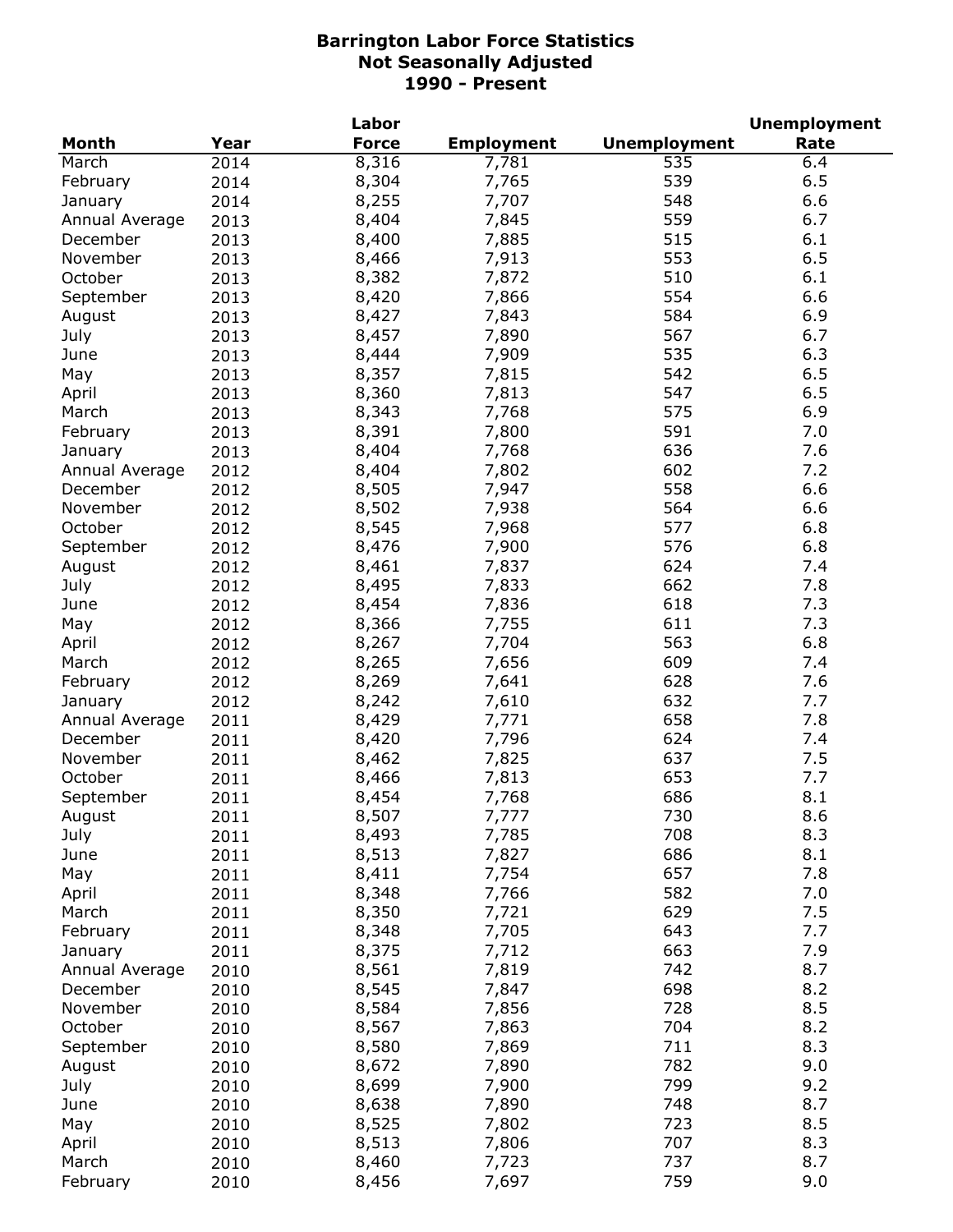|                |      | Labor        |                   |                     | <b>Unemployment</b> |
|----------------|------|--------------|-------------------|---------------------|---------------------|
| <b>Month</b>   | Year | <b>Force</b> | <b>Employment</b> | <b>Unemployment</b> | Rate                |
| January        | 2010 | 8,486        | 7,679             | 807                 | 9.5                 |
| Annual Average | 2009 | 8,423        | 7,690             | 733                 | 8.7                 |
| December       | 2009 | 8,451        | 7,665             | 786                 | 9.3                 |
| November       | 2009 | 8,498        | 7,730             | 768                 | 9.0                 |
| October        | 2009 | 8,448        | 7,687             | 761                 | 9.0                 |
| September      | 2009 | 8,477        | 7,673             | 804                 | 9.5                 |
| August         | 2009 | 8,534        | 7,730             | 804                 | 9.4                 |
| July           | 2009 | 8,551        | 7,771             | 780                 | 9.1                 |
| June           | 2009 | 8,499        | 7,757             | 742                 | 8.7                 |
| May            | 2009 | 8,383        | 7,650             | 733                 | 8.7                 |
| April          | 2009 | 8,339        | 7,672             | 667                 | 8.0                 |
| March          | 2009 | 8,298        | 7,637             | 661                 | 8.0                 |
|                |      | 8,320        | 7,652             | 668                 |                     |
| February       | 2009 |              |                   |                     | 8.0                 |
| January        | 2009 | 8,280        | 7,656             | 624                 | 7.5                 |
| Annual Average | 2008 | 8,464        | 8,017             | 447                 | 5.3                 |
| December       | 2008 | 8,447        | 7,889             | 558                 | 6.6                 |
| November       | 2008 | 8,517        | 7,972             | 545                 | 6.4                 |
| October        | 2008 | 8,488        | 7,976             | 512                 | 6.0                 |
| September      | 2008 | 8,485        | 7,984             | 501                 | 5.9                 |
| August         | 2008 | 8,505        | 7,999             | 506                 | 5.9                 |
| July           | 2008 | 8,558        | 8,075             | 483                 | 5.6                 |
| June           | 2008 | 8,525        | 8,094             | 431                 | 5.1                 |
| May            | 2008 | 8,415        | 8,011             | 404                 | 4.8                 |
| April          | 2008 | 8,404        | 8,067             | 337                 | 4.0                 |
| March          | 2008 | 8,390        | 8,033             | 357                 | 4.3                 |
| February       | 2008 | 8,380        | 8,032             | 348                 | 4.2                 |
| January        | 2008 | 8,457        | 8,072             | 385                 | 4.6                 |
| Annual Average | 2007 | 8,579        | 8,262             | 317                 | 3.7                 |
| December       | 2007 | 8,580        | 8,238             | 342                 | 4.0                 |
| November       | 2007 | 8,645        | 8,307             | 338                 | 3.9                 |
| October        | 2007 | 8,592        | 8,285             | 307                 | 3.6                 |
| September      | 2007 | 8,593        | 8,282             | 311                 | 3.6                 |
| August         | 2007 | 8,574        | 8,251             | 323                 | 3.8                 |
| July           | 2007 | 8,644        | 8,310             | 334                 | 3.9                 |
| June           | 2007 | 8,643        | 8,336             | 307                 | 3.6                 |
| May            | 2007 | 8,546        | 8,245             | 301                 | 3.5                 |
| April          | 2007 | 8,527        | 8,229             | 298                 | 3.5                 |
| March          | 2007 | 8,536        | 8,231             | 305                 | 3.6                 |
| February       |      | 8,532        | 8,216             | 316                 | 3.7                 |
|                | 2007 | 8,541        | 8,216             | 325                 | 3.8                 |
| January        | 2007 | 8,559        |                   |                     | 3.7                 |
| Annual Average | 2006 |              | 8,241<br>8,356    | 318                 |                     |
| December       | 2006 | 8,634        |                   | 278                 | 3.2                 |
| November       | 2006 | 8,670        | 8,364             | 306                 | 3.5                 |
| October        | 2006 | 8,594        | 8,341             | 253                 | 2.9                 |
| September      | 2006 | 8,592        | 8,292             | 300                 | 3.5                 |
| August         | 2006 | 8,620        | 8,277             | 343                 | 4.0                 |
| July           | 2006 | 8,653        | 8,294             | 359                 | 4.1                 |
| June           | 2006 | 8,640        | 8,293             | 347                 | 4.0                 |
| May            | 2006 | 8,517        | 8,189             | 328                 | 3.9                 |
| April          | 2006 | 8,480        | 8,173             | 307                 | 3.6                 |
| March          | 2006 | 8,456        | 8,122             | 334                 | 3.9                 |
| February       | 2006 | 8,434        | 8,101             | 333                 | 3.9                 |
| January        | 2006 | 8,425        | 8,095             | 330                 | 3.9                 |
| Annual Average | 2005 | 8,473        | 8,163             | 310                 | 3.7                 |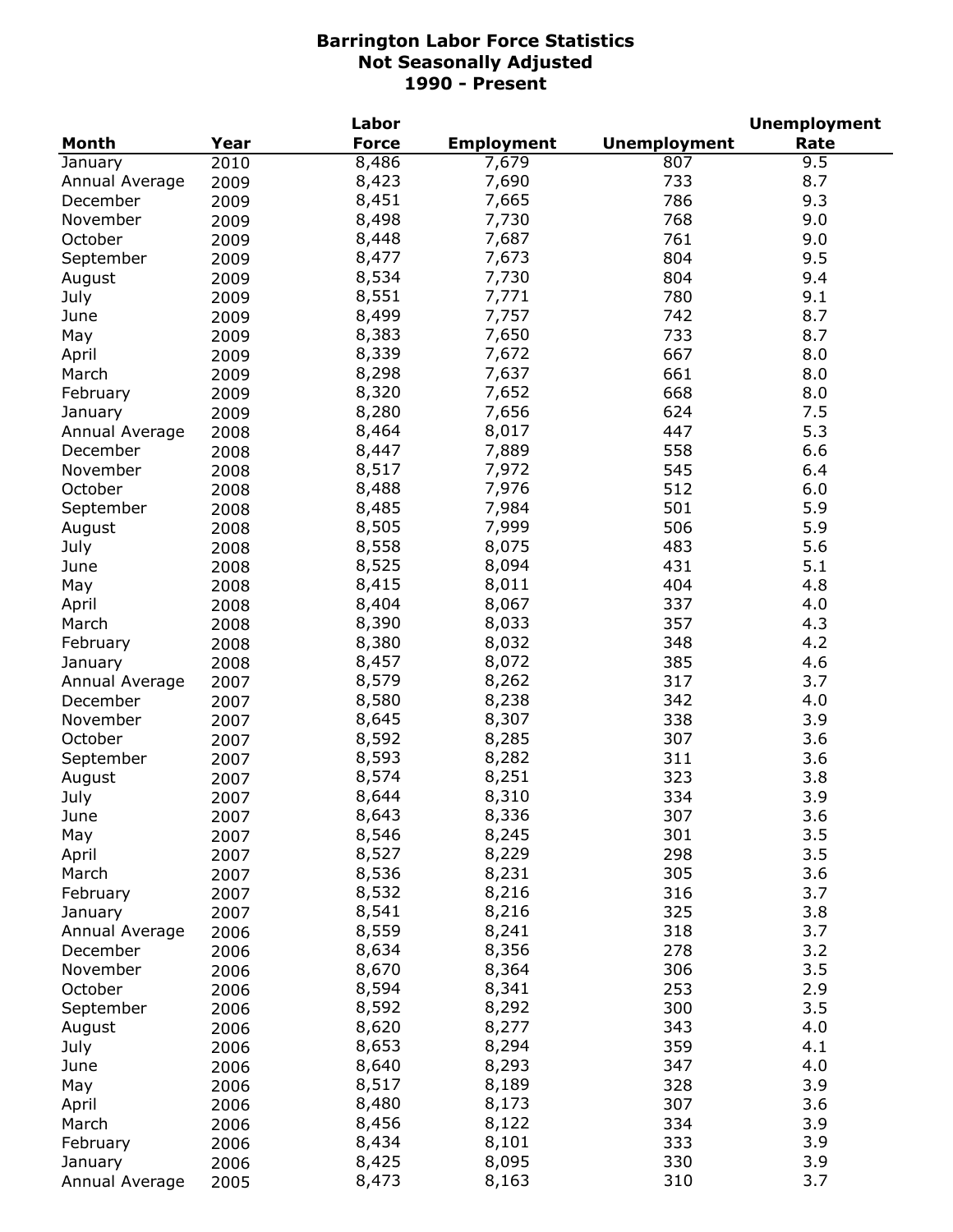|                |      | Labor        |                   |                     | <b>Unemployment</b> |
|----------------|------|--------------|-------------------|---------------------|---------------------|
| <b>Month</b>   | Year | <b>Force</b> | <b>Employment</b> | <b>Unemployment</b> | Rate                |
| December       | 2005 | 8,597        | 8,280             | 317                 | 3.7                 |
| November       | 2005 | 8,637        | 8,305             | 332                 | 3.8                 |
| October        | 2005 | 8,585        | 8,272             | 313                 | 3.6                 |
| September      | 2005 | 8,602        | 8,233             | 369                 | 4.3                 |
| August         | 2005 | 8,597        | 8,248             | 349                 | 4.1                 |
| July           | 2005 | 8,584        | 8,241             | 343                 | 4.0                 |
| June           | 2005 | 8,521        | 8,206             | 315                 | 3.7                 |
| May            | 2005 | 8,382        | 8,114             | 268                 | 3.2                 |
|                |      | 8,351        | 8,083             | 268                 | 3.2                 |
| April          | 2005 |              |                   | 285                 | 3.4                 |
| March          | 2005 | 8,302        | 8,017             |                     |                     |
| February       | 2005 | 8,266        | 7,989             | 277                 | 3.4                 |
| January        | 2005 | 8,260        | 7,971             | 289                 | 3.5                 |
| Annual Average | 2004 | 8,347        | 8,039             | 308                 | 3.7                 |
| December       | 2004 | 8,349        | 8,109             | 240                 | 2.9                 |
| November       | 2004 | 8,397        | 8,140             | 257                 | 3.1                 |
| October        | 2004 | 8,362        | 8,103             | 259                 | 3.1                 |
| September      | 2004 | 8,344        | 8,062             | 282                 | 3.4                 |
| August         | 2004 | 8,381        | 8,073             | 308                 | 3.7                 |
| July           | 2004 | 8,443        | 8,103             | 340                 | 4.0                 |
| June           | 2004 | 8,400        | 8,069             | 331                 | 3.9                 |
| May            | 2004 | 8,298        | 7,978             | 320                 | 3.9                 |
| April          | 2004 | 8,292        | 7,972             | 320                 | 3.9                 |
| March          | 2004 | 8,267        | 7,934             | 333                 | 4.0                 |
| February       | 2004 | 8,269        | 7,951             | 318                 | 3.8                 |
| January        | 2004 | 8,352        | 7,970             | 382                 | 4.6                 |
| Annual Average | 2003 | 8,450        | 8,122             | 328                 | 3.9                 |
| December       | 2003 | 8,486        | 8,160             | 326                 | 3.8                 |
| November       | 2003 | 8,546        | 8,185             | 361                 | 4.2                 |
| October        | 2003 | 8,476        | 8,152             | 324                 | 3.8                 |
| September      | 2003 | 8,425        | 8,127             | 298                 | 3.5                 |
| August         | 2003 | 8,462        | 8,134             | 328                 | 3.9                 |
| July           | 2003 | 8,512        | 8,164             | 348                 | 4.1                 |
| June           | 2003 | 8,552        | 8,188             | 364                 | 4.3                 |
| May            | 2003 | 8,402        | 8,089             | 313                 | 3.7                 |
| April          | 2003 | 8,399        | 8,107             | 292                 | 3.5                 |
| March          | 2003 | 8,369        | 8,067             | 302                 | 3.6                 |
| February       | 2003 | 8,401        | 8,069             | 332                 | 4.0                 |
| January        | 2003 | 8,378        | 8,026             | 352                 | 4.2                 |
| Annual Average | 2002 | 8,419        | 8,106             | 313                 | 3.7                 |
| December       | 2002 | 8,538        | 8,221             | 317                 | 3.7                 |
| November       |      | 8,570        | 8,238             | 332                 | 3.9                 |
| October        | 2002 | 8,536        | 8,204             | 332                 | 3.9                 |
|                | 2002 |              | 8,185             |                     |                     |
| September      | 2002 | 8,515        |                   | 330                 | 3.9                 |
| August         | 2002 | 8,491        | 8,159             | 332                 | 3.9                 |
| July           | 2002 | 8,498        | 8,163             | 335                 | 3.9                 |
| June           | 2002 | 8,451        | 8,138             | 313                 | 3.7                 |
| May            | 2002 | 8,330        | 8,041             | 289                 | 3.5                 |
| April          | 2002 | 8,279        | 8,013             | 266                 | 3.2                 |
| March          | 2002 | 8,272        | 8,000             | 272                 | 3.3                 |
| February       | 2002 | 8,299        | 8,005             | 294                 | 3.5                 |
| January        | 2002 | 8,249        | 7,909             | 340                 | 4.1                 |
| Annual Average | 2001 | 8,387        | 8,123             | 264                 | 3.1                 |
| December       | 2001 | 8,433        | 8,172             | 261                 | 3.1                 |
| November       | 2001 | 8,439        | 8,174             | 265                 | 3.1                 |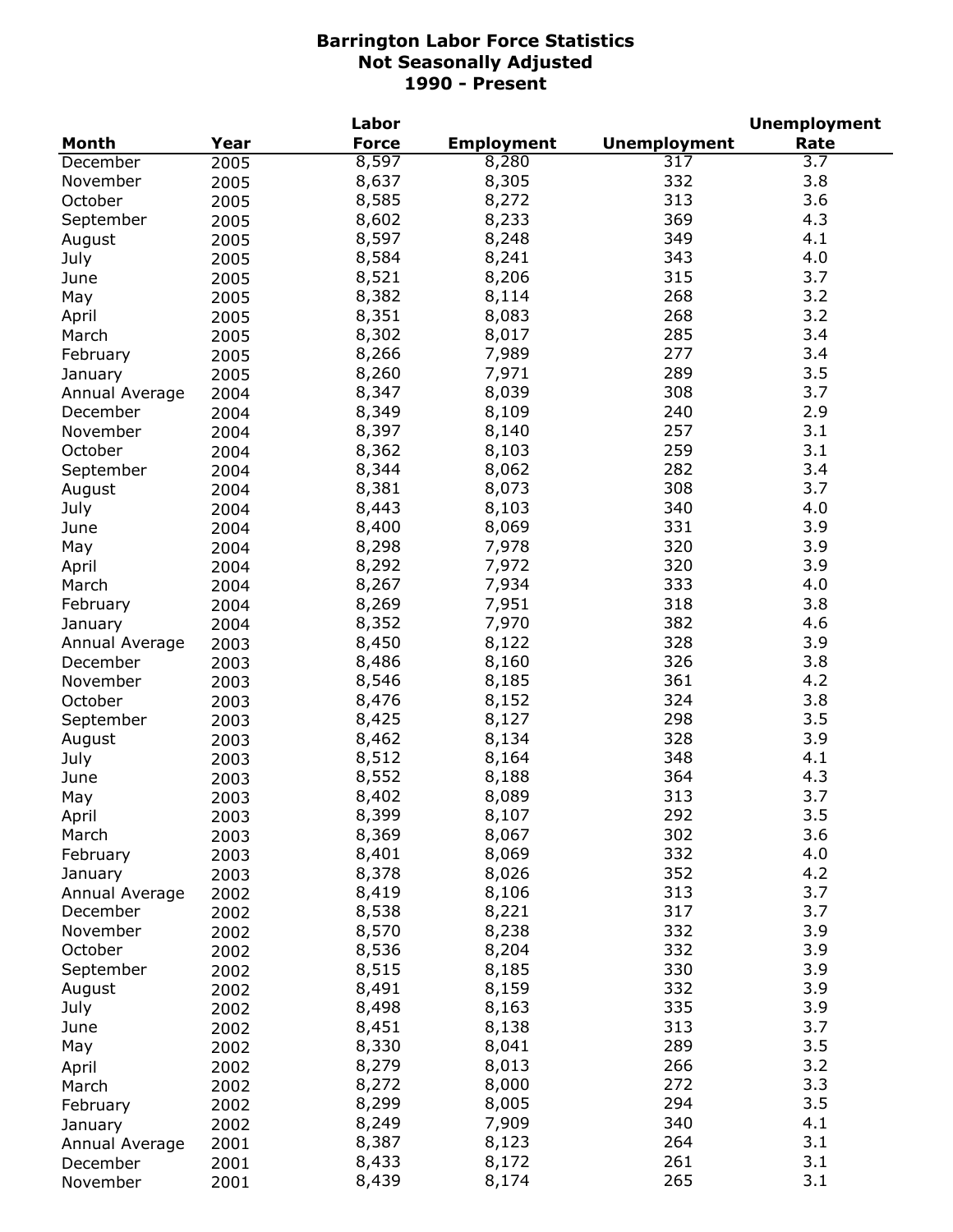|                |      | <b>Labor</b> |                   |                     | <b>Unemployment</b> |
|----------------|------|--------------|-------------------|---------------------|---------------------|
| <b>Month</b>   | Year | <b>Force</b> | <b>Employment</b> | <b>Unemployment</b> | Rate                |
| October        | 2001 | 8,428        | 8,159             | 269                 | $\overline{3.2}$    |
| September      | 2001 | 8,406        | 8,157             | 249                 | 3.0                 |
| August         | 2001 | 8,388        | 8,110             | 278                 | 3.3                 |
| July           | 2001 | 8,443        | 8,163             | 280                 | 3.3                 |
| June           | 2001 | 8,431        | 8,152             | 279                 | 3.3                 |
| May            | 2001 | 8,303        | 8,065             | 238                 | 2.9                 |
| April          | 2001 | 8,321        | 8,088             | 233                 | 2.8                 |
| March          | 2001 | 8,345        | 8,081             | 264                 | 3.2                 |
| February       | 2001 | 8,353        | 8,082             | 271                 | 3.2                 |
| January        | 2001 | 8,364        | 8,078             | 286                 | 3.4                 |
| Annual Average | 2000 | 8,455        | 8,203             | 252                 | 3.0                 |
| December       | 2000 | 8,464        | 8,274             | 190                 | 2.2                 |
|                |      | 8,480        | 8,267             | 213                 | 2.5                 |
| November       | 2000 |              | 8,230             | 213                 | 2.5                 |
| October        | 2000 | 8,443        |                   | 235                 | 2.8                 |
| September      | 2000 | 8,435        | 8,200             |                     |                     |
| August         | 2000 | 8,482        | 8,211             | 271                 | 3.2                 |
| July           | 2000 | 8,499        | 8,226             | 273                 | 3.2                 |
| June           | 2000 | 8,517        | 8,255             | 262                 | 3.1                 |
| May            | 2000 | 8,434        | 8,173             | 261                 | 3.1                 |
| April          | 2000 | 8,425        | 8,214             | 211                 | 2.5                 |
| March          | 2000 | 8,409        | 8,145             | 264                 | 3.1                 |
| February       | 2000 | 8,417        | 8,120             | 297                 | 3.5                 |
| January        | 2000 | 8,456        | 8,120             | 336                 | 4.0                 |
| Annual Average | 1999 | 8,557        | 8,352             | 205                 | 2.4                 |
| December       | 1999 | 8,737        | 8,509             | 228                 | 2.6                 |
| November       | 1999 | 8,726        | 8,497             | 229                 | 2.6                 |
| October        | 1999 | 8,663        | 8,415             | 248                 | 2.9                 |
| September      | 1999 | 8,584        | 8,359             | 225                 | 2.6                 |
| August         | 1999 | 8,594        | 8,376             | 218                 | 2.5                 |
| July           | 1999 | 8,576        | 8,369             | 207                 | 2.4                 |
| June           | 1999 | 8,540        | 8,361             | 179                 | 2.1                 |
| May            | 1999 | 8,472        | 8,304             | 168                 | 2.0                 |
| April          | 1999 | 8,433        | 8,294             | 139                 | 1.6                 |
| March          | 1999 | 8,449        | 8,280             | 169                 | 2.0                 |
| February       | 1999 | 8,448        | 8,235             | 213                 | 2.5                 |
| January        | 1999 | 8,467        | 8,225             | 242                 | 2.9                 |
| Annual Average | 1998 | 8,475        | 8,270             | 205                 | 2.4                 |
| December       | 1998 | 8,627        | 8,462             | 165                 | 1.9                 |
| November       | 1998 | 8,612        | 8,452             | 160                 | 1.9                 |
| October        | 1998 | 8,561        | 8,352             | 209                 | 2.4                 |
| September      | 1998 | 8,531        | 8,308             | 223                 | 2.6                 |
| August         | 1998 | 8,506        | 8,299             | 207                 | 2.4                 |
| July           | 1998 | 8,494        | 8,294             | 200                 | 2.4                 |
| June           | 1998 | 8,464        | 8,277             | 187                 | 2.2                 |
| May            | 1998 | 8,383        | 8,197             | 186                 | 2.2                 |
|                |      | 8,360        | 8,174             | 186                 | 2.2                 |
| April          | 1998 | 8,372        | 8,148             | 224                 | 2.7                 |
| March          | 1998 |              |                   |                     | 3.0                 |
| February       | 1998 | 8,394        | 8,141             | 253                 |                     |
| January        | 1998 | 8,400        | 8,139             | 261                 | 3.1                 |
| Annual Average | 1997 | 8,452        | 8,190             | 262                 | 3.1                 |
| December       | 1997 | 8,556        | 8,314             | 242                 | 2.8                 |
| November       | 1997 | 8,584        | 8,348             | 236                 | 2.7                 |
| October        | 1997 | 8,535        | 8,294             | 241                 | 2.8                 |
| September      | 1997 | 8,544        | 8,276             | 268                 | 3.1                 |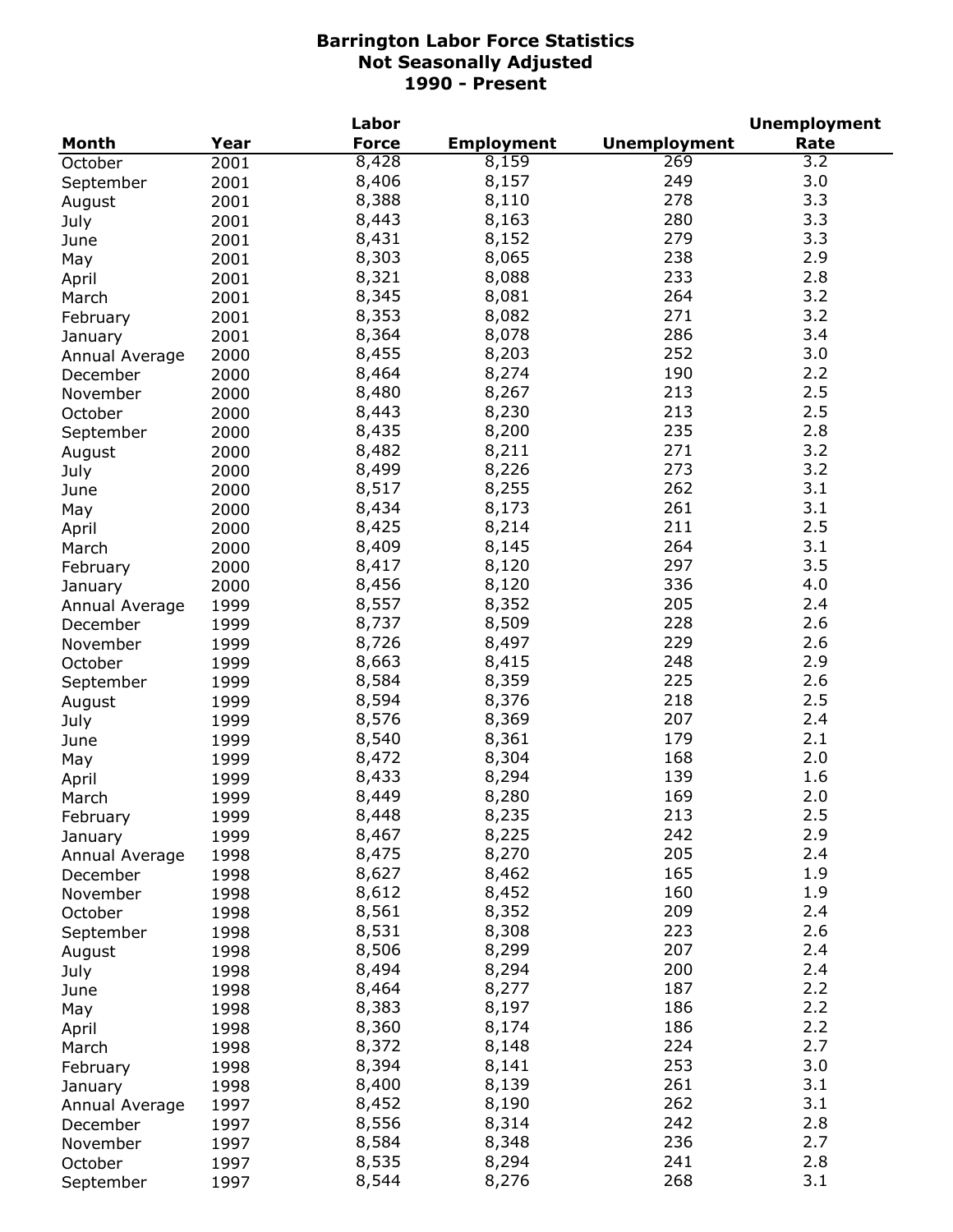|                |      | Labor        |                   |                     | <b>Unemployment</b> |
|----------------|------|--------------|-------------------|---------------------|---------------------|
| <b>Month</b>   | Year | <b>Force</b> | <b>Employment</b> | <b>Unemployment</b> | Rate                |
| August         | 1997 | 8,576        | 8,286             | $\overline{290}$    | 3.4                 |
| July           | 1997 | 8,559        | 8,272             | 287                 | 3.4                 |
| June           | 1997 | 8,445        | 8,214             | 231                 | 2.7                 |
| May            | 1997 | 8,367        | 8,124             | 243                 | 2.9                 |
| April          | 1997 | 8,330        | 8,104             | 226                 | 2.7                 |
| March          | 1997 | 8,332        | 8,058             | 274                 | 3.3                 |
| February       | 1997 | 8,294        | 8,005             | 289                 | 3.5                 |
|                | 1997 | 8,305        | 7,990             | 315                 | 3.8                 |
| January        |      | 8,290        | 8,034             | 256                 | 3.1                 |
| Annual Average | 1996 | 8,429        | 8,183             | 246                 | 2.9                 |
| December       | 1996 |              |                   |                     |                     |
| November       | 1996 | 8,440        | 8,203             | 237                 | 2.8                 |
| October        | 1996 | 8,398        | 8,165             | 233                 | 2.8                 |
| September      | 1996 | 8,310        | 8,107             | 203                 | 2.4                 |
| August         | 1996 | 8,352        | 8,101             | 251                 | 3.0                 |
| July           | 1996 | 8,333        | 8,070             | 263                 | 3.2                 |
| June           | 1996 | 8,319        | 8,075             | 244                 | 2.9                 |
| May            | 1996 | 8,205        | 7,977             | 228                 | 2.8                 |
| April          | 1996 | 8,166        | 7,933             | 233                 | 2.9                 |
| March          | 1996 | 8,196        | 7,910             | 286                 | 3.5                 |
| February       | 1996 | 8,179        | 7,869             | 310                 | 3.8                 |
| January        | 1996 | 8,154        | 7,812             | 342                 | 4.2                 |
| Annual Average | 1995 | 8,138        | 7,822             | 316                 | 3.9                 |
| December       | 1995 | 8,207        | 7,953             | 254                 | 3.1                 |
| November       | 1995 | 8,227        | 7,973             | 254                 | 3.1                 |
| October        | 1995 | 8,219        | 7,914             | 305                 | 3.7                 |
| September      | 1995 | 8,159        | 7,850             | 309                 | 3.8                 |
| August         | 1995 | 8,193        | 7,869             | 324                 | 4.0                 |
| July           | 1995 | 8,171        | 7,834             | 337                 | 4.1                 |
| June           | 1995 | 8,116        | 7,818             | 298                 | 3.7                 |
| May            | 1995 | 8,014        | 7,718             | 296                 | 3.7                 |
| April          | 1995 | 8,024        | 7,737             | 287                 | 3.6                 |
| March          | 1995 | 8,049        | 7,725             | 324                 | 4.0                 |
| February       | 1995 | 8,110        | 7,743             | 367                 | 4.5                 |
|                | 1995 | 8,162        | 7,730             | 432                 | 5.3                 |
| January        |      |              |                   |                     |                     |
| Annual Average | 1994 | 8,234        | 7,871             | 363<br>293          | 4.4<br>3.6          |
| December       | 1994 | 8,235        | 7,942             |                     |                     |
| November       | 1994 | 8,309        | 7,974             | 335                 | 4.0                 |
| October        | 1994 | 8,293        | 7,925             | 368                 | 4.4                 |
| September      | 1994 | 8,261        | 7,865             | 396                 | 4.8                 |
| August         | 1994 | 8,327        | 7,917             | 410                 | 4.9                 |
| July           | 1994 | 8,266        | 7,894             | 372                 | 4.5                 |
| June           | 1994 | 8,219        | 7,907             | 312                 | 3.8                 |
| May            | 1994 | 8,127        | 7,830             | 297                 | 3.7                 |
| April          | 1994 | 8,121        | 7,796             | 325                 | 4.0                 |
| March          | 1994 | 8,155        | 7,778             | 377                 | 4.6                 |
| February       | 1994 | 8,238        | 7,822             | 416                 | 5.0                 |
| January        | 1994 | 8,258        | 7,802             | 456                 | 5.5                 |
| Annual Average | 1993 | 8,279        | 7,860             | 419                 | 5.1                 |
| December       | 1993 | 8,242        | 7,907             | 335                 | 4.1                 |
| November       | 1993 | 8,296        | 7,921             | 375                 | 4.5                 |
| October        | 1993 | 8,281        | 7,884             | 397                 | 4.8                 |
| September      | 1993 | 8,252        | 7,870             | 382                 | 4.6                 |
| August         | 1993 | 8,363        | 7,954             | 409                 | 4.9                 |
| July           | 1993 | 8,374        | 7,956             | 418                 | 5.0                 |